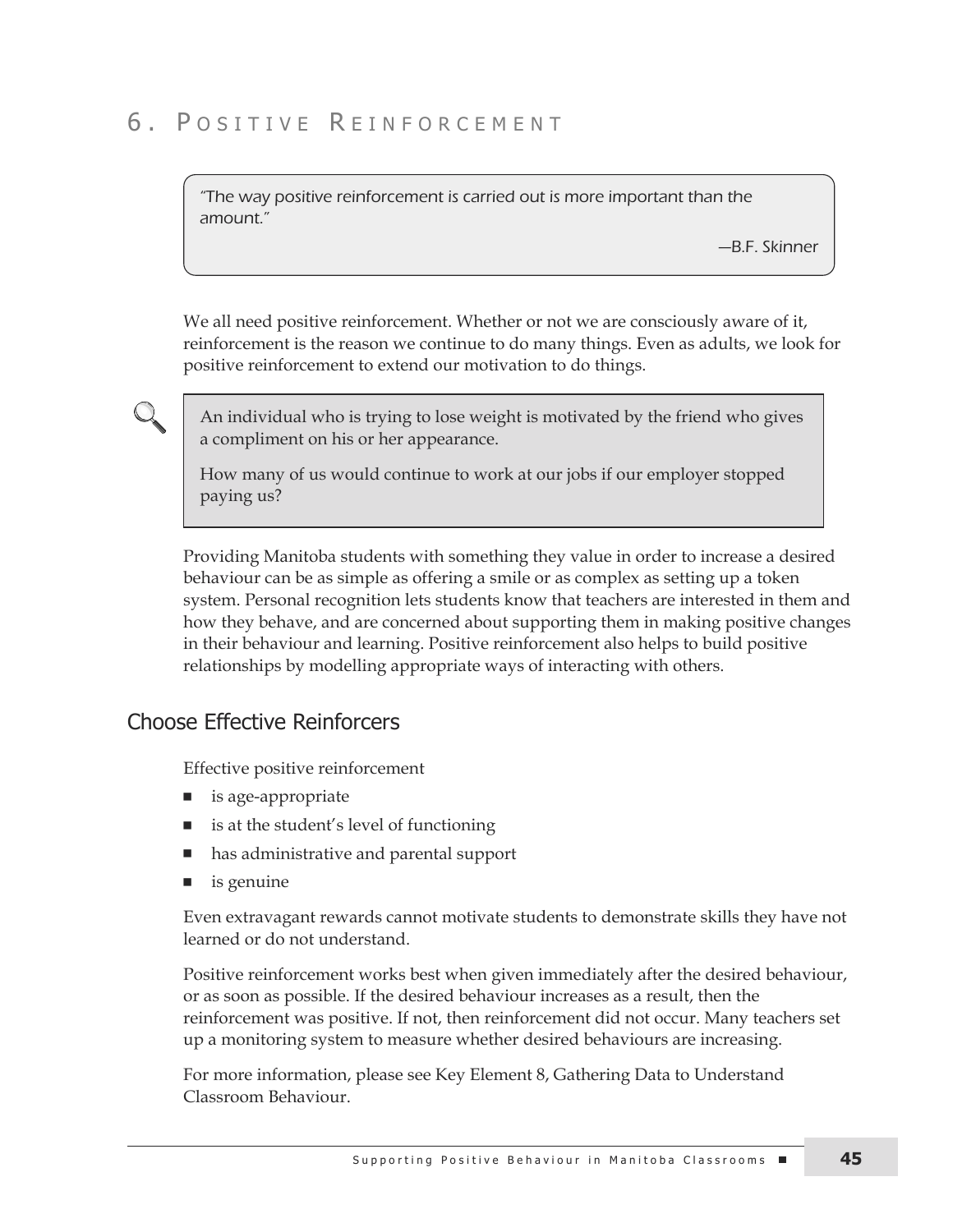Watch for unintended consequences. For example, if students engage in negative behaviour to get attention and the teacher's response provides that attention, the negative behaviour will likely increase.

Equal is not always fair.

For some students, the educator will need to approach discipline in a manner that considers the student's exceptional learning needs, including whether

- the student was able to access the information
- the student could understand the policy or rules
- $\blacksquare$  the disciplinary actions used for the majority of the students are appropriate for the student

(Manitoba Education, Citizenship and Youth, 2006a, 18)

Specific reinforcers that work for one student or one group of students may not work for another. Finding appropriate reinforcers requires careful attention and an understanding of individual student needs. Be alert for students' interests. Typical reinforcers include extra recess time, extra computer time, caring for a class pet, or using special art supplies. Ask students, parents, last year's teachers, and other staff what might be an effective reinforcer for a particular student.

Students of any age can complete a checklist of reinforcers to identify the rewards they would like to earn. Alternatively, teachers can create a reinforcement sampler from which students can choose. A sampler menu containing a variety of reinforcers also keeps students motivated.

See **Tool 5: Elementary Reinforcer Menu** and **Tool 7: Secondary Reinforcer Menu** for sample reinforcer menus.

Also see **Section 6: Discipline Strategies and Interventions Support Materials** in *Towards Inclusion: From Challenges to Possibilities: Planning for Behaviour* (Manitoba Education, Training and Youth, 2001) www.edu.gov.mb.ca/k12/specedu/documents.html

Always give the reinforcer after the desired behaviour, never before. If the desired behaviour does not occur and the reinforcer has already been given, the result can be conflict and oppositional behaviour.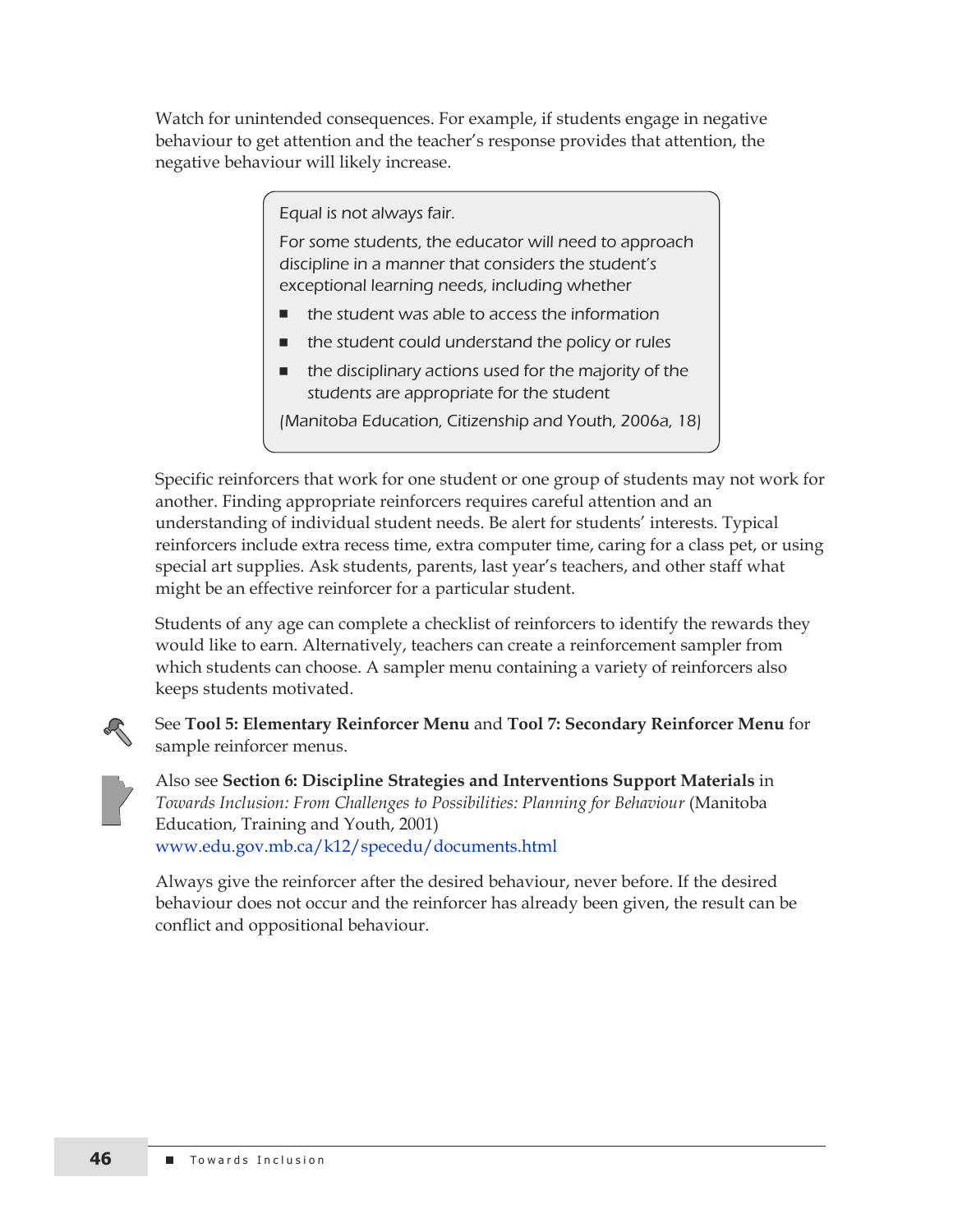Effective reinforcers

- <sup>n</sup> are considerate of the age and stage of the student and individual need (i.e., some students are extremely self-conscious and do not want attention drawn to themselves)
- are provided immediately after the behaviour has occurred
- are provided frequently
- are paired with a clear verbal description of the behaviour
- are delivered with enthusiasm
- are varied enough to maintain interest
- are delivered continuously at first, and then more intermittently later on
- <sup>n</sup> can happen on a fixed schedule (e.g., every time a behaviour is observed or every third time a behaviour is observed) or on a variable schedule (e.g., randomly given on the first response, then the fourth, then the second, but averaged to a predetermined number)
- fade out over time—begin combining material rewards or privileges with social reinforcement on a continuous schedule, moving toward an increasingly intermittent schedule; gradually move from artificial to more natural reinforcement

## Social Reinforcement

A smile, comment, and/or compliment can go a long way toward increasing or maintaining positive student behaviour. Many students need significant amounts of social reinforcement and positive attention.

Walking around the classroom gives the teacher opportunities to socially reinforce positive behaviour (and to anticipate and proactively handle problems). Being at the door to greet students as they arrive and spending at least half the class time walking among students as they work are perhaps the easiest and most proactive approaches a teacher can take to reinforce positive classroom behaviour.

## Build anticipation

Positive reinforcement builds motivation (and possibly excitement) around an expected behaviour. When students know what reinforcement they can expect if they demonstrate a particular behaviour, the desired behaviour is likely to occur more quickly and more often.

Anticipation strategies come before the behaviour occurs and serve to increase or maintain that behaviour.

- Tell students what types of behaviour you are looking for.
- Tell them what will happen if they demonstrate this behaviour.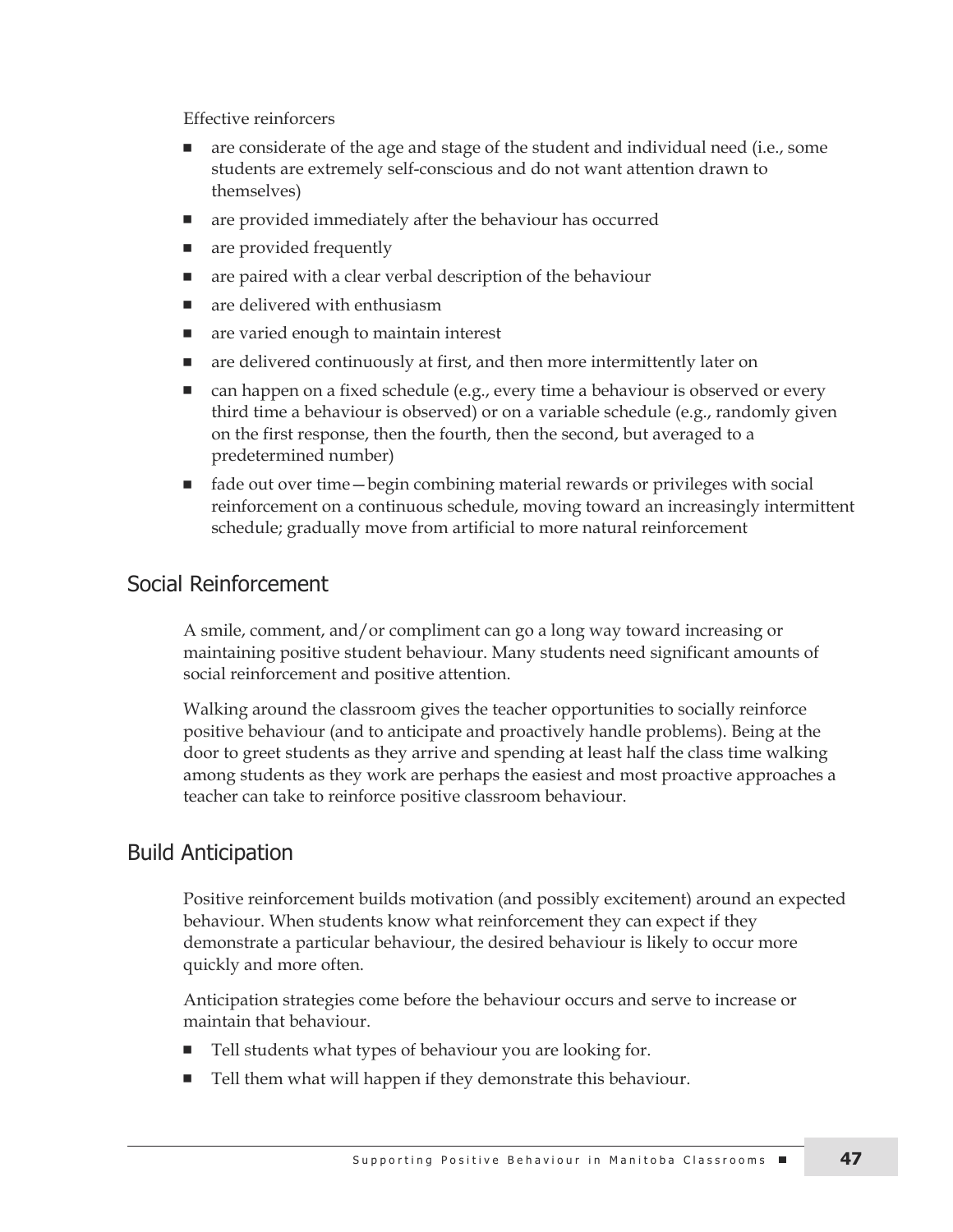<sup>n</sup> When they demonstrate the behaviour, give them immediate positive feedback and the reinforcer.

Some schools have successfully built anticipation related to positive reinforcement when developing their school-based positive behaviour support and intervention using The Principal's 200 Club and Mystery Motivator strategy (Jenson et al., 2006).

In *The Tough Kid: Principal's Briefcase* by Jenson et al., the authors propose establishing a "Principal's 200 Club," which works on the principle of "Catch Them Being Good." All staff participate in recognizing students by giving them 200 Club Tickets as they are successfully following the expectations/ demonstrating the target behaviour of the school. Students use the tickets to put their names on randomly chosen squares on a 15 x 15 grid. When the grid has a row, column, or diagonal of 15 winning names, the lucky students get to come down to the office to receive the Mystery Motivator.

The Mystery Motivator is, as its name implies, a mystery to all the students up until the winners are declared. It is a large envelope with a question mark drawn on the outside and posted in a very visible, inaccessible spot in the school. Inside the envelope, the positive reinforcement is written, indicating what the winning 15 will receive. It can be as elaborate or as simple as you want to make it. The secret of success for the mystery motivator is when students don't know what it will be. They can't say "Oh, I already have one of those" or "Who wants to have lunch with the principal anyways!" It builds anticipation because of the unknown.

#### Interdependent Group Contingencies

Interdependent group contingency programs require an entire group of students to reach a designated goal in order to receive reinforcement. There are several advantages to using interdependent group contingencies, making them an appealing option for teachers. They have been found to be cost-effective, time efficient, and easy to implement. In whole-group contingency programs, either none or all of the students meet the goal and receive reinforcement. This makes it less complicated procedurally and, at the same time, allows for more activities to become available for reinforcement. In any type of interdependent contingency program, cooperation and encouragement are more likely to occur because it is in everyone's best interests to meet the goal.